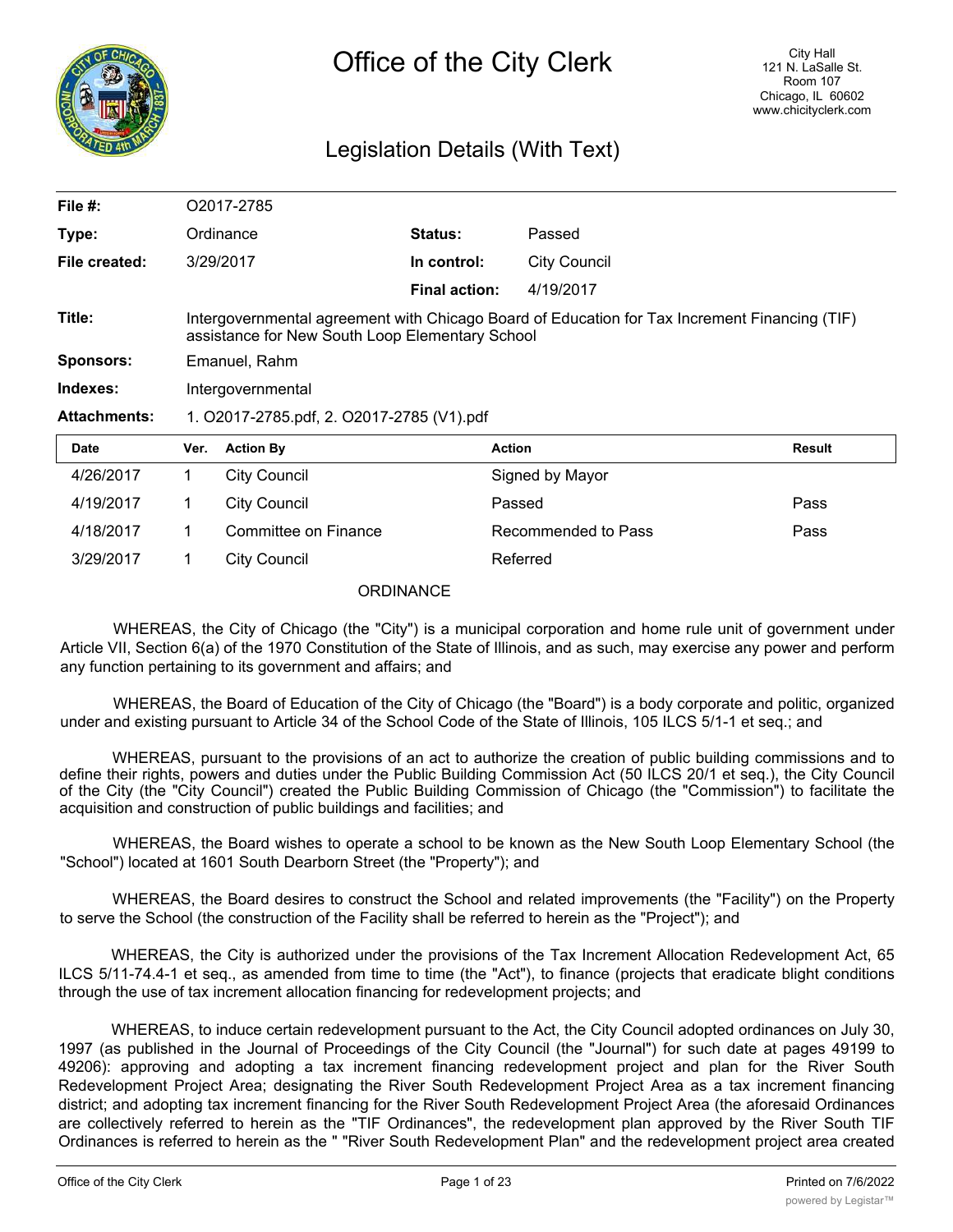by the River South TIF Ordinances is referred to herein as the " "River South Redevelopment Area"); and

1

WHEREAS, all of the Property lies wholly within the boundaries of the River South Redevelopment Area; and

WHEREAS, under 65 ILCS 5/11-74.4-3(q)(7), such ad valorem taxes which pursuant to the Act have been collected and are allocated to pay redevelopment project costs and obligations incurred in the payment thereof ("Increment") may be used to pay all or a portion of a taxing district's capital costs resulting from a redevelopment project necessarily incurred or to be incurred in furtherance of the objectives of the redevelopment plan and project, to the extent the municipality by written agreement accepts and approves such costs (Increment collected from the River South Redevelopment Area shall be known as the" "River South Redevelopment Area Increment"); and

WHEREAS, the Board is a taxing district under the Act; and

WHEREAS, the River South Redevelopment Plan contemplates that tax increment financing assistance would be provided for public improvements within the boundaries of the Redevelopment Area; and

WHEREAS, the City desires to allocate and use a portion of the River South Redevelopment Area Increment in an amount not to exceed \$48,333,000 (the "City Funds") for the Project pursuant to a proposed intergovernmental agreement between the City and the Board in substantially the form attached hereto as Exhibit 1 (the "Agreement"); and

WHEREAS, in accordance with the Act, the TIF-Funded Improvements (as defined in Article Three. Section 3 of the Agreement) are and shall be such of the Board's capital costs necessarily incurred or to be incurred in furtherance of the objectives of the River South Redevelopment Plan, and the City hereby finds that the TIF-Funded Improvements consist of the cost of the Board's capital improvements for the Facility that are necessary and directly result from the redevelopment project constituting the Project and, therefore, constitute "taxing districts' capital costs" as defined in Section 5/11-74.4-03(u) of the Act; now, therefore,

BE IT ORDAINED BY THE CITY COUNCIL OF THE CITY OF CHICAGO:

SECTION 1. The above recitals, and the statements of fact and findings made therein, are incorporated herein and made a material part of this ordinance.

SECTION 2. The City hereby finds that the TIF-Funded Improvements, among other eligible redevelopment project costs under the TIF Act approved by the City, consist of the cost of the Board's capital improvements for the Facility that are necessary and directly result from the redevelopment project constituting the Project and, therefore, constitute "taxing districts' capital costs" as defined in Section 5/11-74.4-03(u) of the TIF Act.

SECTION 3. The Commissioner of the Department of Planning and Development or a designee thereof is authorized to execute the Agreement and such other documents as are necessary in connection therewith, including but not limited to the escrow agreement contemplated in the Agreement. The Agreement shall contain such other terms as are necessary or appropriate.

SECTION 4. To the extent that any ordinance, resolution, rule; order or provision of the Municipal Code of Chicago, or part thereof, is in conflict with the provisions'of this ordinance, the provisions of this ordinance shall control. If any section, paragraph, clause'or provision of this ordinance shall be held invalid, the invalidity of such section, paragraph, clause or provision shall not affect any of the other provisions of this ordinance. ■

SECTION 5. This ordinance takes effect upon passage and approval.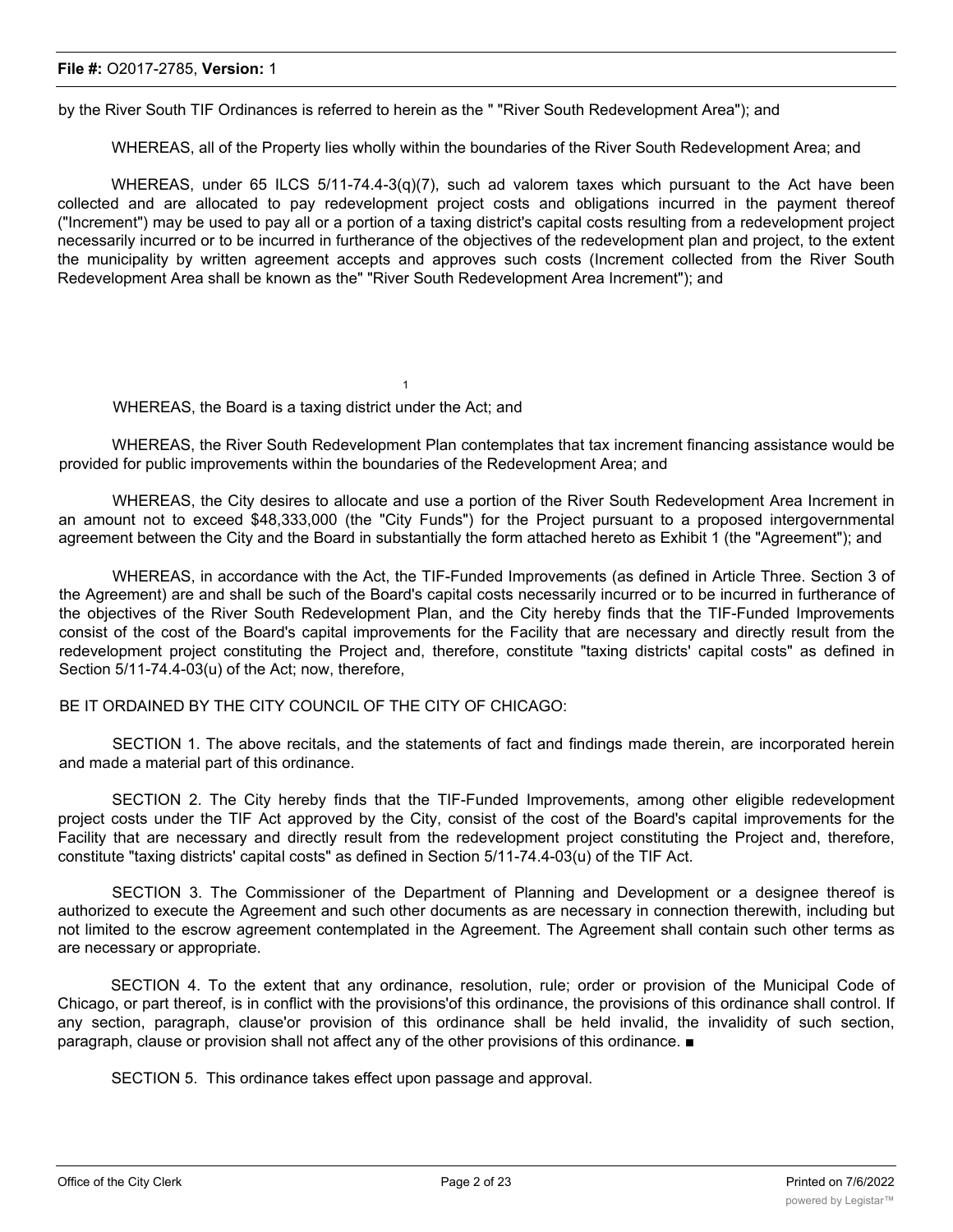EXHIBIT 1 AGREEMENT

2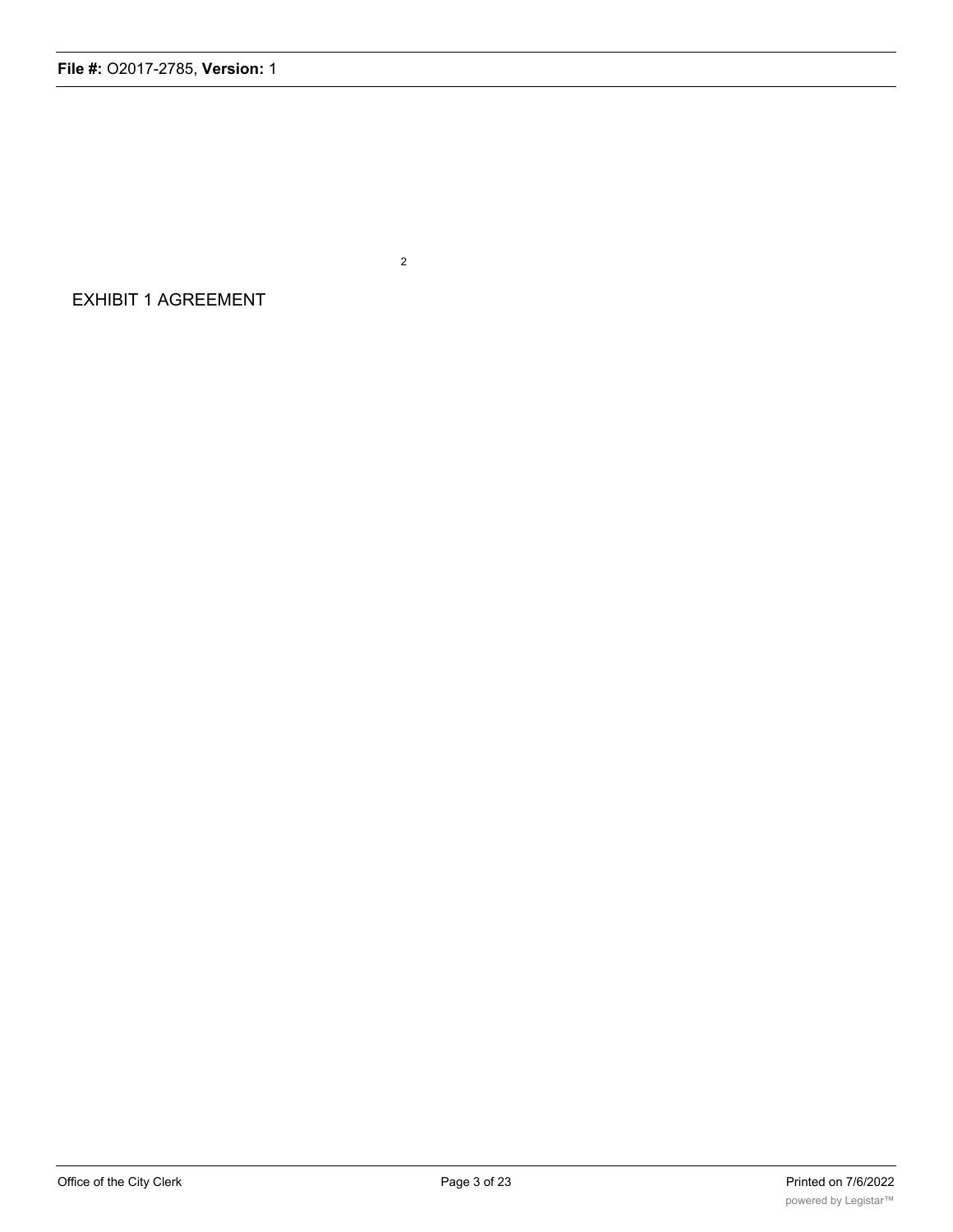3

## INTERGOVERNMENTAL AGREEMENT BETWEEN THE CITY OF CHICAGO, BY AND THROUGH ITS DEPARTMENT OF PLANNING AND DEVELOPMENT, AND THE BOARD OF EDUCATION OF THE CITY OF CHICAGO REGARDING THE NEW SOUTH LOOP ELEMENTARY SCHOOL

This Intergovernmental Agreement regarding the New South Loop Elementary School (this "Agreement") is made and entered into as of the day of  $\qquad \qquad$ , 2017 (the "Agreement") Date") by and between the City of Chicago (the "City"), a municipal corporation and home rule unit of government under Article VII, Section 6(a) of the 1970 Constitution of the State of Illinois, by and through its Department of Planning and Development (the "Department"), and the Board of Education of the City of Chicago (the "Board"), a body corporate and politic, organized under and existing pursuant to Article 34 of the School Code of the State of Illinois.

#### **RECITALS**

WHEREAS, pursuant to the provisions of an act to authorize the creation of public building commissions and to define their rights, powers and duties under the Public Building Commission Act (50 ILCS 20/1 et seq.), the City Council of the City (the "City Council") created the Public Building Commission of Chicago (the "Commission") to facilitate the acquisition and construction of public buildings and facilities; and

WHEREAS, the Board wishes to operate a school to be known as the "New South Loop Elementary School" (the "School") to be located at 1601 South Dearborn Street (the "Property"); and

WHEREAS, the Board desires to construct the School and related improvements (the "Facility") on the Property to serve the School (the construction of the Facility shall be referred to herein as the "Project"); and

WHEREAS, the City is authorized under the provisions of the Tax Increment Allocation Redevelopment Act, 65 ILCS 5/11-74.4-1 et seg., as amended from time to time (the "Act"), to finance projects that eradicate blight conditions through the use of tax increment allocation financing for redevelopment projects; and

WHEREAS, to induce certain redevelopment pursuant to the Act, the City Council adopted ordinances on July 30, 1997 (as published in the Journal of Proceedings of the City Council (the "Journal") for such date at pages 49199 to 49206): approving and adopting a tax increment financing redevelopment project and plan for the River South Redevelopment Project Area; designating the River South Redevelopment Project Area as a tax increment financing district; and adopting tax increment financing for the River South Redevelopment Project Area (the aforesaid Ordinances are collectively referred to herein as the River South TIF Ordinances", the redevelopment plan approved by the River South TIF Ordinances is referred to herein as the River South "Redevelopment Plan" and the redevelopment project area created by the River South TIF Ordinances, as amended, is referred to herein as the River South Redevelopment Area"); and

WHEREAS, all of the Property lies wholly within the boundaries of the River South Redevelopment Area; and

WHEREAS, under 65 ILCS 5/11-74.4-3(q)(7), such ad valorem taxes which pursuant to the

4

Act have been collected and are allocated to pay redevelopment project costs and obligations incurred in the payment thereof ("Increment") may be used to pay all or a portion of a taxing district's capital costs resulting from a redevelopment project necessarily incurred or to be incurred in furtherance of the objectives of the redevelopment plan and project, to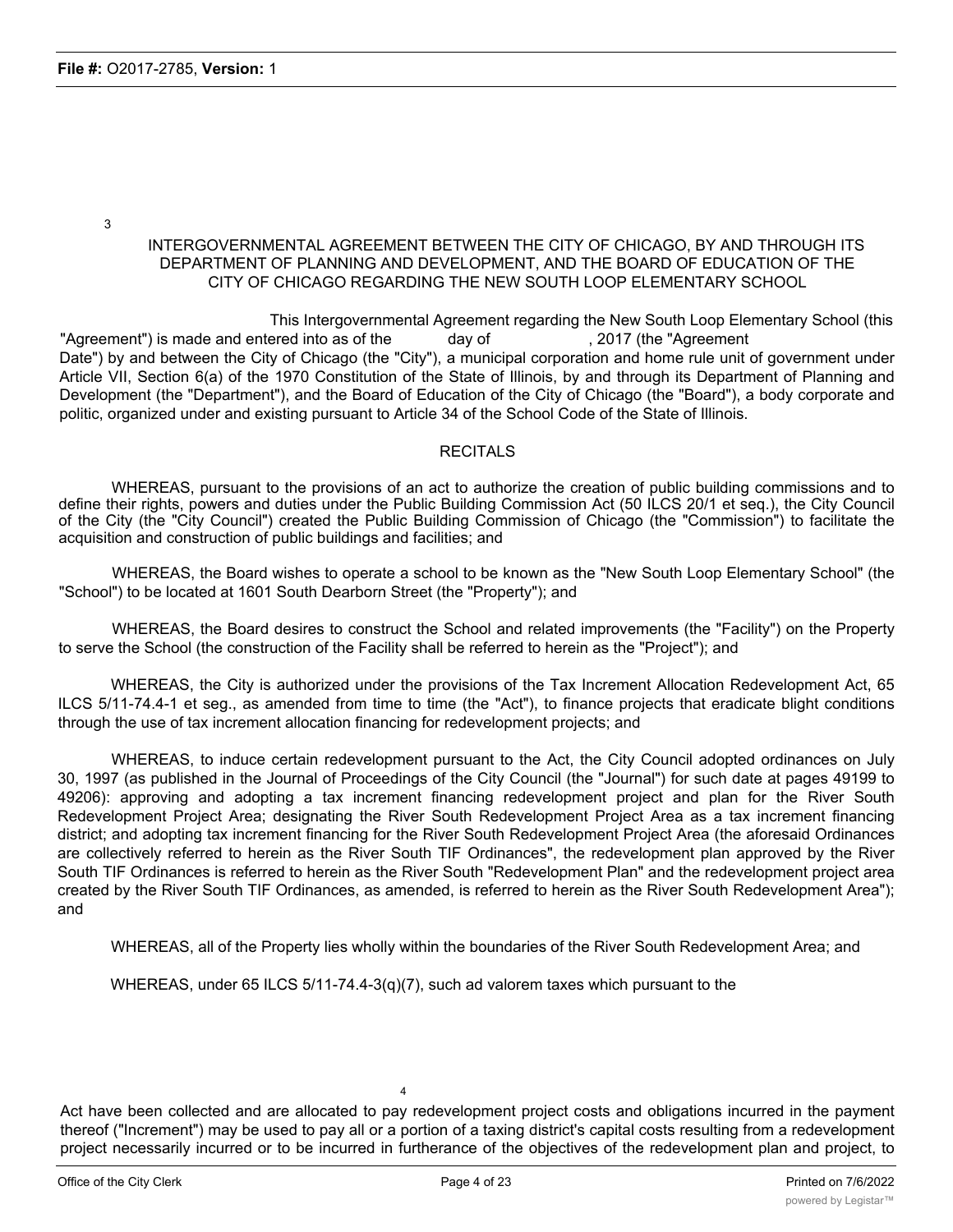the extent the municipality by written agreement accepts and approves such costs (Increment collected from the River South Redevelopment Area shall be known as the River South Redevelopment Area Increment"); and

WHEREAS, the Board is a taxing district under the Act; and

WHEREAS, the River South Redevelopment Plan contemplates that tax increment financing assistance would be provided for public improvements within the boundaries of the River South Redevelopment Area; and

WHEREAS, the City desires to allocate and use a portion of the River South Redevelopment Area Increment in an amount not to exceed \$48,333,000 (the "City Funds") for the Project; and

WHEREAS, in accordance with the Act, the TIF-Funded Improvements (as defined in Article Three, Section 3 hereof) are and shall be such of the Board's capital costs necessarily incurred or to be incurred in furtherance of the objectives of the River South Redevelopment Plan, and the City hereby finds that the TIF-Funded Improvements consist of the cost of the Board's capital improvements for the Facility that are necessary and directly result from the redevelopment project constituting the Project and, therefore, constitute "taxing districts' capital costs" as defined in Section 5/11-74.4-03(u) of the Act.

NOW, THEREFORE, in consideration of the mutual covenants and agreements contained herein, and for other good and valuable consideration, the receipt and sufficiency of which are hereby acknowledged, the parties hereto agree as follows:

#### ARTICLE ONE: INCORPORATION OF RECITALS

The recitals set forth above are incorporated herein by reference and made a part hereof.

#### ARTICLE TWO: THE PROJECT

1. The School, the Facility and the Project are described in Exhibit A hereto. The plans and specifications for the Project shall be provided to the City by the Board and approved by the City in the City's discretion. The Board shall comply with all applicable federal, state and local laws, statutes, ordinances, rules, regulations, codes and executive orders, as well as all policies, programs and procedures of the Board, all as may be in effect from time to time, pertaining to or affecting the Project or the Board as related thereto. The Board shall include a certification of such compliance with each request for City Funds hereunder and at the time the Project is completed. The City shall be entitled to rely on this certification without further inquiry. Upon the City's request, the Board shall provide evidence satisfactory to the City of such compliance.

2. In all contracts relating to the Project, the Board agrees to require the contractor (including the Commission, if applicable) to name the City as an additional insured on insurance coverages and to require the contractor to indemnify the City from all claims, damages, demands, losses, suits, actions, judgments and expenses including but not limited to attorney's fees arising out of or resulting from work on the Project by the contractor or contractor's suppliers, employees,

or agents.

#### 5

## ARTICLE THREE: FUNDING

1. (a) The City and the Board shall enter into a joint order escrow agreement (the "Escrow Agreement") (in substantially the form attached hereto as Exhibit J) with [tbd] (or another party acceptable to the City and the Board) (the "Escrow Agent"). The City shall deposit the City Funds with the Escrow Agent in such amounts (each a "Deposit") and at such times (each a "Deposit Date") as set forth in the schedule attached hereto as Exhibit I (the "Deposit Schedule"); provided, however, that the City and the Board may agree in writing to postpone one or more Deposit Dates. The Board shall provide the City with a written request for each Deposit (each a "Deposit Request", in substantially the form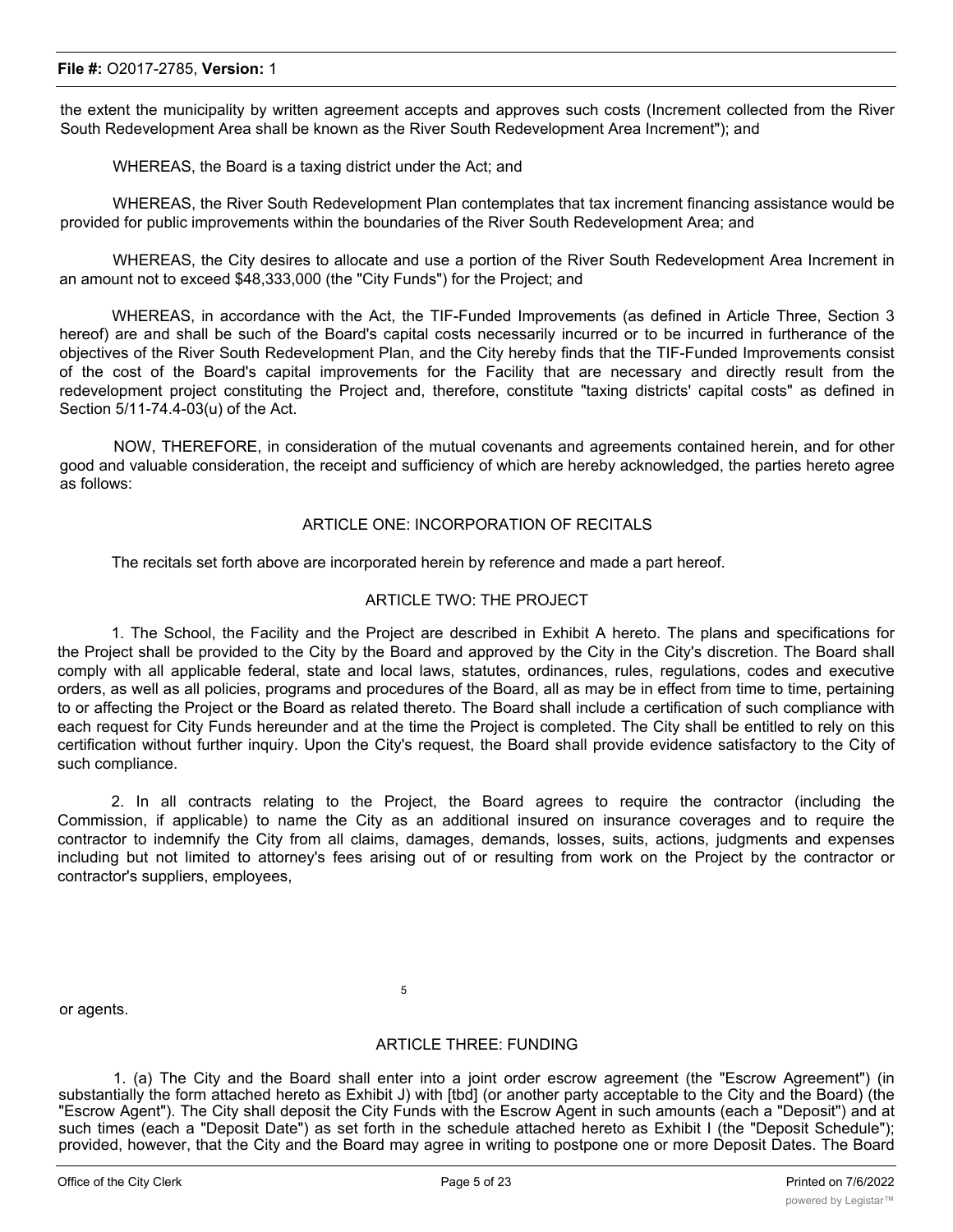shall provide the City with a written request for each Deposit (each a "Deposit Request", in substantially the form attached hereto as Exhibit K) at such times (each a "Deposit Request Date") as set forth in Exhibit I. On a [tbd] basis, the Board shall provide the Department with a Requisition Form, in the form of Exhibit E hereto, along with: (i) a cost itemization of the applicable portions of the budget attached as Exhibit G hereto; (ii) evidence of the expenditures upon TIF-Funded Improvements which the Board has paid; and (iii) all other documentation described in Exhibit E. The City shall review and, in the City's discretion, approve each Requisition Form and forward the same to the Escrow Agent as direction to make the applicable requested and approved disbursement of City Funds. The availability of the City Funds is subject to the City's compliance with all applicable requirements regarding the use of such funds and the timing of such use.

b) Delivery by the Board to the Department of a Requisition Form hereunder shall, in addition to the items therein expressly set forth, constitute a certification to the City, as of the date of such Requisition Form, that:

i) the total amount of the City Funds disbursed in the previously made disbursement (if any) represents the actual amount paid to the general contractor, subcontractors, and other parties who have performed work on or otherwise provided goods or services in connection with the Project, and/or their payees;

ii) all amounts shown as previous payments on the current Requisition Form have been paid to the parties entitled to such payment;

iii) the Board has approved all work and materials for the current Requisition Form, and such work and materials conform to the plans and specifications for the Project; and

iv) the Board is in compliance with all applicable federal, state and local laws, statutes, ordinances, rules, regulations, codes and executive orders, as well as all policies, programs and procedures of the Board, all as may be in effect from time to time, pertaining to or affecting the Project or the Board as related thereto.

The City shall have the right, in its discretion, to require the Board to submit further documentation as the City may require in order to verify that the matters certified to above are true and correct, and any approval of a Requisition Form by the City shall be subject to the City's review and approval of such documentation and its satisfaction that such certifications are true and correct; provided, however, that nothing in this sentence shall be deemed to prevent the City from relying on such certifications by the Board.

c) [intentionally omitted]

(d) [intentionally omitted]

(e) (i) The Board's right to receive payments hereunder shall be subordinate to all prior obligations of the City to be paid from River South Increment, including but not limited to:

6

Program Administration Bike land Park District CTA Infrastructure Bridges Professional Services

\$3,133,959 \$98,000 \$350,000 \$4,250,000 \$65,338,427 \$8,666,734 \$301,136

(ii) The City, subject to the terms of this subsection 1 (e)(ii), may, until the earlier to occur of (1) the expiration of the Term of this Agreement or (2) the date that the City has paid directly or the Board has been reimbursed in the full amount of the City Funds under this Agreement, exclude up to 90% of the Increment generated from the construction value of a new assisted development project and pledge that Increment to a developer on a basis superior to that of the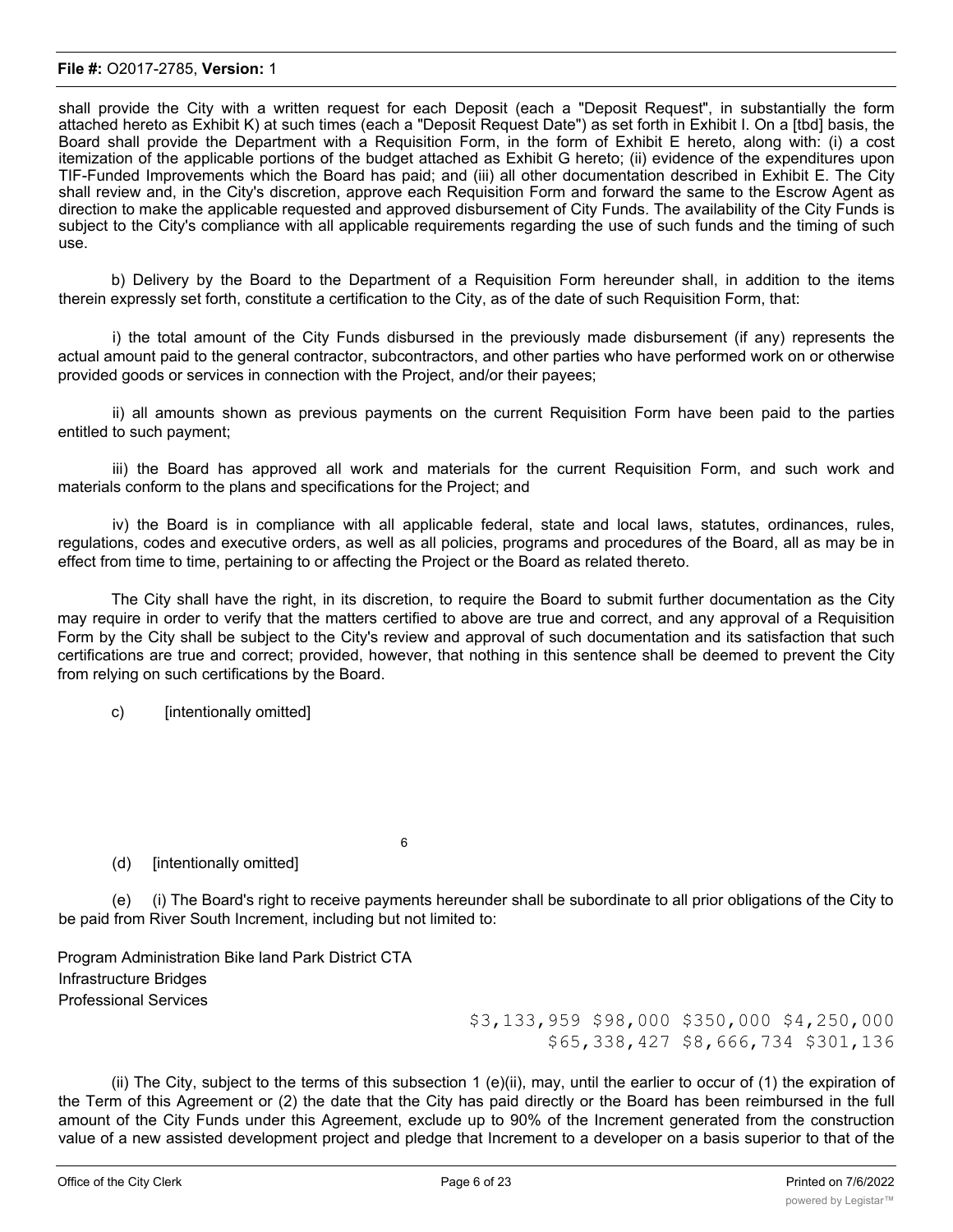Board. For purposes of this subsection, "a new assisted development project" shall not include any development project that is or will be exempt from the payment of ad valorem property taxes. Further, for purposes of this subsection, "Increment generated from the construction value of a new assisted development project" shall be the amount of Increment generated by the equalized assessed value ("EAV") of such affected parcels over and above the EAV of such affected parcels for the year immediately preceding the year in which the new assisted development project commences (the "Base Year"). Except for the foregoing, the Board shall retain its initial lien status relative to River South Increment. In the event that the City elects to avail itself of the provisions of this subsection, it shall, at least seven (7) days prior to executing a binding commitment pledging the Increment described above, certify, in a letter to the Board, the affected parcels and the EAV thereof for the Base Year.

## f) [intentionally omitted]

g) The availability of City Funds is subject to: (i) the City's annual retention of River South Increment in an amount necessary for the payment of expenses incurred by the City in the administration of the River South Redevelopment; and (ii) the City's compliance with all applicable requirements regarding the use of such funds and the timing of such use.

h) The Board shall, at the request of the City, agree to any reasonable amendments to this Agreement that are necessary or desirable in order for the City to issue (in its sole discretion) any bonds in connection with the River South Redevelopment Area, the proceeds of which may be used to reimburse the City for expenditures made in connection with, or provide a source of funds for the payment for, the TIF-Funded Improvements ("Bonds"); provided, however, that any such amendments shall not have a material adverse effect on the Board or the Project The Board shall, at the Board's expense, cooperate and provide reasonable assistance in connection with the marketing of any such Bonds, including but not limited to providing written descriptions of the Project, making representations, providing information regarding its financial condition and assisting the City in preparing an offering statement with respect thereto. The City may, in its sole discretion, use all or a portion of the proceeds of such Bonds if issued to pay for all or a portion of the TIF-

7

## Funded Improvements.

2. The current estimate of the cost of the Project is \$61,893,592. The Board has delivered to the Commissioner, and the Commissioner hereby approves, a detailed project budget for the Project, attached hereto and incorporated herein as Exhibit G. The Board certifies that it has identified sources of funds (including the City Funds) sufficient to complete the Project. The Board agrees that the City will only contribute the City Funds to the Project and that all costs of completing the Project over the City Funds shall be the sole responsibility of the Board. If the Board at any point does not have sufficient funds to complete the Project, the Board shall so notify the City in writing, and the Board may narrow the scope of the Project as agreed with the City in order to construct the Facility with the available funds.

3. Attached as Exhibit H and incorporated herein is a preliminary list of capital improvements, land assembly costs, relocation costs and other costs, if any, recognized by the City as being eligible redevelopment project costs under the Act with respect to the Project, to be paid for out of City Funds ("TIF-Funded Improvements"); and to the extent the TIF-Funded Improvements are included as taxing district capital costs under the Act, the Board acknowledges that the TIF-Funded Improvements are costs for capital improvements and the City acknowledges it has determined that these TIF-Funded Improvements are necessary and directly result from the River South Redevelopment Plan. Prior to the expenditure of City Funds on the Project, the Commissioner, based upon the detailed project budget, shall make such modifications to Exhibit H as he or she wishes in his or her discretion to account for all of the City Funds to be expended under this Agreement; provided, however, that all TIF-Funded Improvements shall (i) qualify as redevelopment project costs under the Act; (ii) qualify as eligible costs under the River South Redevelopment Plan; and (iii) be improvements that the Commissioner has agreed to pay for out of City Funds, subject to the terms of this Agreement.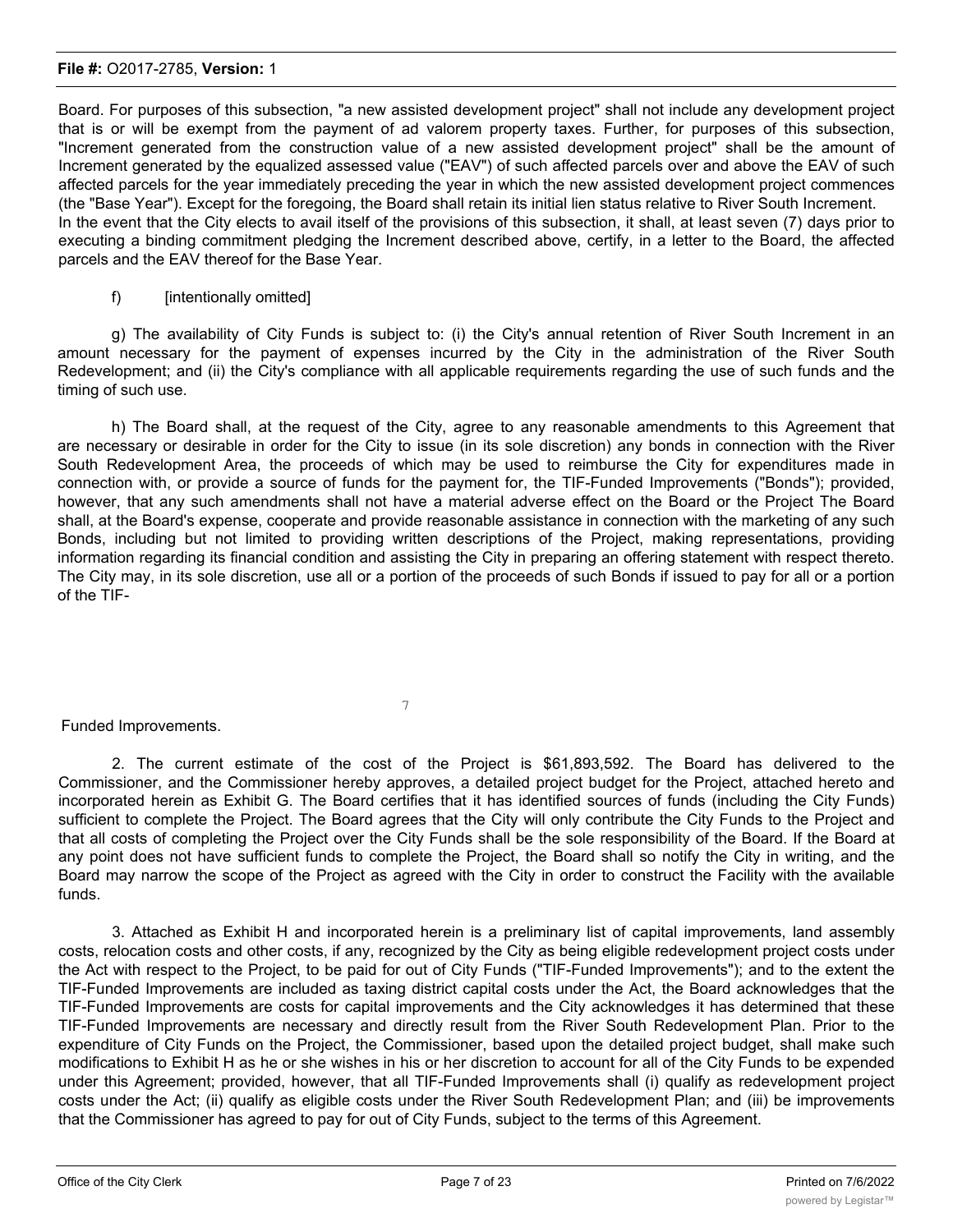4. If the aggregate cost of the Project is less than the amount of the City Funds contemplated by this Agreement, the Board shall have no claim to the difference between the amount of the City Funds contemplated by this Agreement and the amount of the City Funds actually paid by the City to the Board and expended by the Board on the Project.

5. If requested by the City, the Board shall provide to the City quarterly reports on the progress of the Project and reasonable access to its books and records relating to the Project.

6. [intentionally omitted]

7. During the Term hereof the Board shall not sell, transfer, convey or otherwise dispose of all or any portion of the Facility and/or the Property or any interest therein to a party other than the City (a "Transfer"), or otherwise effect or consent to a Transfer to a party other than the City, without the prior written consent of the City. The City's consent to any Transfer may, in the City's sole discretion, be conditioned upon (among other things) whether such a Transfer would conflict with the statutory basis for the grant of the City Funds hereunder pursuant to the Act.

## ARTICLE FOUR: TERM

The Term of the Agreement shall commence as of the Agreement Date and shall expire on the date on which the River South Redevelopment Area is no longer in effect (through and including July 30, 2020).

#### 8 ARTICLE FIVE: INDEMNITY; DEFAULT

1. The Board agrees to indemnify, defend and hold the City, its officers, officials, members, employees and agents harmless from and against any losses, costs, damages, liabilities, claims, suits, actions, causes of action and expenses (including, without limitation, reasonable attorneys' fees and court costs) suffered or incurred by the City arising from or in connection with (i) the Board's failure to comply with any of the terms, covenants and conditions contained within this Agreement, or (ii) the Board's or any contractor's failure to pay general contractors, subcontractors or materialmen in connection with the Project.

2. The failure of the Board to perform, keep or observe any of the covenants, conditions, promises, agreements or obligations of the Board under this Agreement or any agreement directly related to this Agreement shall constitute an "Event of Default" by the Board hereunder. Upon the occurrence of an Event of Default, the City may terminate this Agreement and all agreements directly related to this Agreement, and may suspend disbursement of the City Funds. The City may, in any court of competent jurisdiction by any action or proceeding at law or in equity, pursue and secure any available remedy, including but not limited to injunctive relief or the specific performance of the agreements contained herein.

In the event the Board shall fail to perform a covenant which the Board is required to perform under this Agreement, notwithstanding any other provision of this Agreement to the contrary, an Event of Default shall not be deemed to have occurred unless the Board has failed to cure such default within thirty (30) days of its receipt of a written notice from the City specifying the nature of the default; provided, however, with respect to those defaults which are not capable of being cured within such thirty (30) day period, the Board shall not be deemed to have committed an Event of Default under this Agreement if it has commenced to cure the alleged default within such thirty (30) day period and thereafter diligently and continuously prosecutes the cure of such default until the same has been cured.

3. The failure of the City to perform, keep or observe any of the covenants, conditions, promises, agreements or obligations of the City under this Agreement or any other agreement directly related to this Agreement shall constitute an "Event of Default" by the City hereunder. Upon the occurrence of an Event of Default, the Board may terminate this Agreement and any other agreement directly related to this Agreement. The Board may, in any court of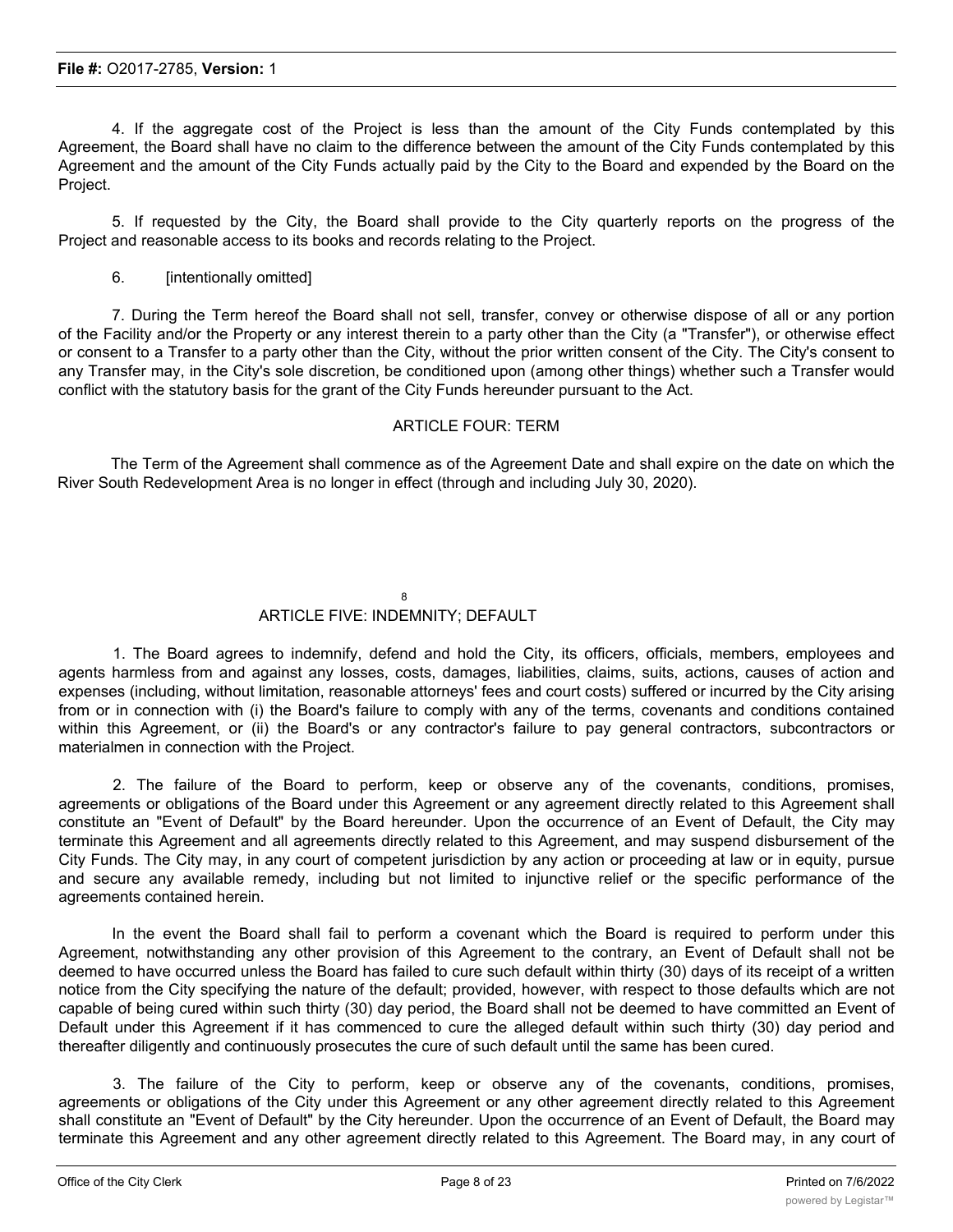competent jurisdiction by any action or proceeding at law or in equity, pursue and secure any available remedy, including but not limited to injunctive relief or the specific performance of the agreements contained herein.

In the event the City shall fail to perform a covenant which the City is required to perform under this Agreement, notwithstanding any other provision of this Agreement to the contrary, an Event of Default shall not be deemed to have occurred unless the City has failed to cure such default within thirty (30) days of its receipt of a written notice from the Board specifying the nature of the default; provided, however, with respect to those defaults which are not capable of being cured within such thirty (30) day period, the City shall not be deemed to have committed an Event of Default under this Agreement if it has commenced to cure the alleged default within such thirty (30) day period and thereafter diligently and continuously prosecutes the cure of such default until the same has been cured.

#### ARTICLE SIX: CONSENT

9

Whenever the consent or approval of one or both parties to this Agreement is required hereunder, such consent or approval shall not be unreasonably withheld.

## ARTICLE SEVEN: NOTICE

Notice to Board shall be addressed to:

Chief Financial Officer Board of Education of the City of Chicago 42 West Madison Street, 2<sup>nd</sup> Floor Chicago, Illinois 60602

and

General Counsel Board of Education of the City of Chicago One North Dearborn Street, 9<sup>th</sup> Floor Chicago, Illinois 60602

Notice to the City shall be addressed to:

**Commissioner** Department of Planning and Development 121 North LaSalle Street, Room 1000 Chicago, Illinois 60602

and

Corporation Counsel 121 North LaSalle Street, Room 600 Chicago, Illinois 60602 Attention: Finance and Economic Development Division

Unless otherwise specified, any notice, demand or request required hereunder shall be given in writing at the addresses set forth above, by any of the following means: (a) personal service; (b) [intentionally omitted]; (c) overnight courier; or (d) registered or certified mail, return receipt requested.

Such addresses may be changed when notice is given to the other party in the same manner as provided above. Any notice, demand or request sent pursuant to either clause (a) or (b) hereof shall be deemed received upon such personal service or upon dispatch by electronic means. Any notice, demand or request sent pursuant to clause (c) shall be deemed received on the day immediately following deposit with the overnight courier and, if sent pursuant to subsection (d) shall be deemed received two (2) days following deposit in the mail.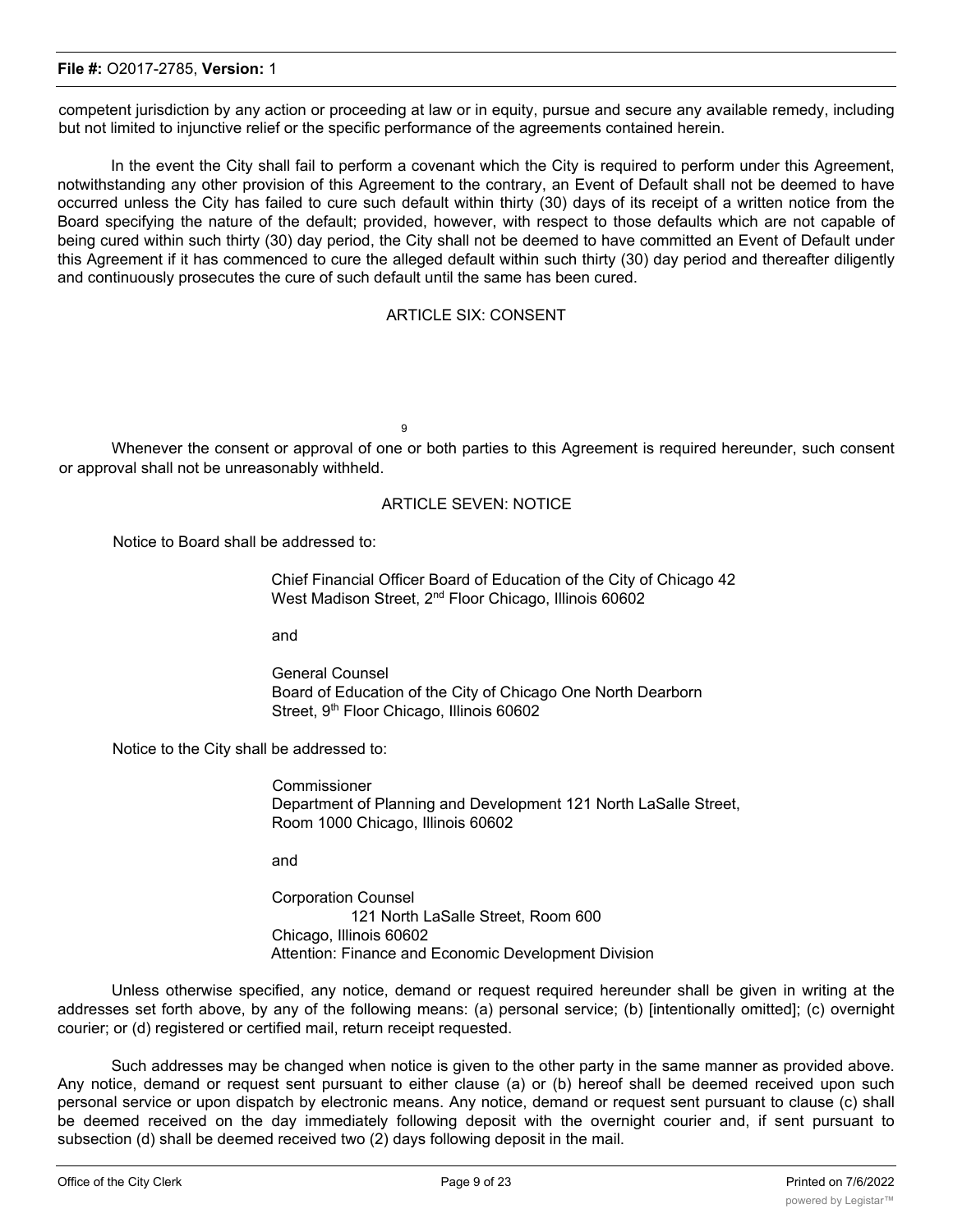## ARTICLE EIGHT: ASSIGNMENT; BINDING EFFECT

This Agreement, or any portion thereof, shall not be assigned by either party without the

**10**

prior written consent of the other.

This Agreement shall inure to the benefit of and shall be binding upon the City, the Board and their respective successors and permitted assigns. This Agreement is intended to be and is for the sole and exclusive benefit of the parties hereto and such successors and permitted assigns.

#### ARTICLE NINE: MODIFICATION

This Agreement may not be altered, modified or amended except by written instrument signed by all of the parties hereto.

## ARTICLE TEN: COMPLIANCE WITH LAWS

The parties hereto shall comply with all federal, state and municipal laws, ordinances, rules and regulations relating to this Agreement.

## ARTICLE ELEVEN: GOVERNING LAW AND SEVERABILITY

This Agreement shall be governed by the laws of the State of Illinois. If any provision of this Agreement shall be held or deemed to be or shall in fact be inoperative or unenforceable as applied in any particular case in any jurisdiction or jurisdictions or in all cases because it conflicts with any other provision or provisions hereof or any constitution, statute, ordinance, rule of law or public policy, or for any reason, such circumstance shall not have the effect of rendering any other provision or provisions contained herein invalid, inoperative or unenforceable to any extent whatsoever. The invalidity of any one or more phrases, sentences, clauses, or sections contained in this Agreement shall not affect the remaining portions of this Agreement or any part hereof.

## ARTICLE TWELVE: COUNTERPARTS

This Agreement may be executed in any number of counterparts,, each of which shall be deemed to be an original, but all of which together shall constitute but one instrument. A signature delivered by facsimile or electronic means shall be considered binding for both parties.

#### ARTICLE THIRTEEN: ENTIRE AGREEMENT

This Agreement constitutes the entire agreement between the parties regarding the Project.

#### ARTICLE FOURTEEN: AUTHORITY

Execution of this Agreement by the City is authorized by an ordinance passed by the City Council of the City on , 2017. Execution of this Agreement by the Board is authorized by Board Resolution 01-0725-RS2. The parties represent and warrant to each other that they have the authority to enter into this Agreement and perform their obligations hereunder.

## ARTICLE FIFTEEN: HEADINGS

The headings and titles of this Agreement are for convenience only and shall not influence the construction or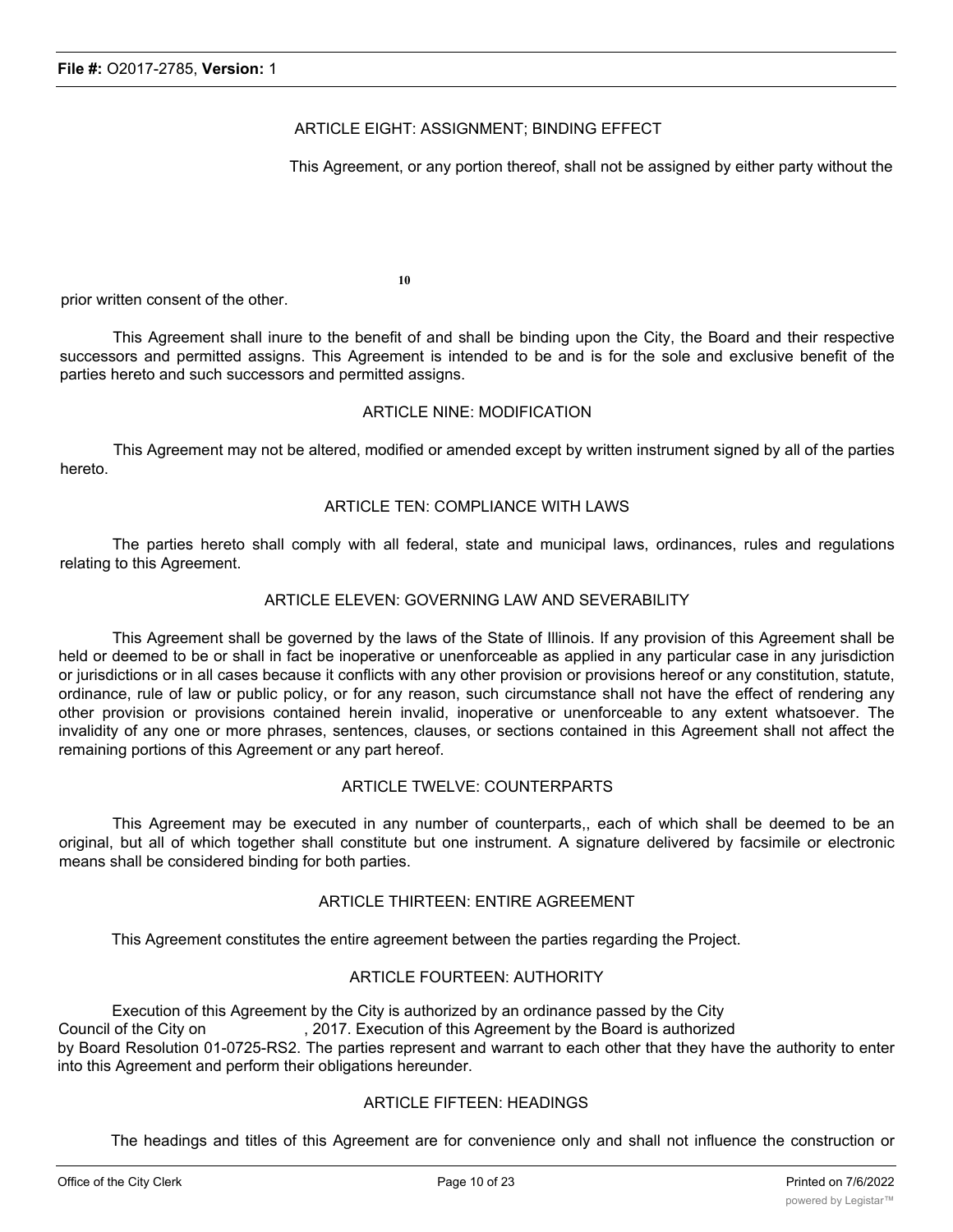interpretation of this Agreement.

**11**

# ARTICLE SIXTEEN: DISCLAIMER OF RELATIONSHIP

Nothing contained in this Agreement, nor any act of the City or the Board shall be deemed or construed by any of the parties hereto or by third persons, to create any relationship of third party beneficiary, principal, agent, limited or general partnership, joint venture, or any association or relationship involving the City and the Board.

## ARTICLE SEVENTEEN: CONSTRUCTION OF WORDS

The use of the singular form of any word herein shall also include the plural, and vice versa. The use of the neuter form of any word herein shall also include the masculine and feminine forms, the masculine form shall include feminine and neuter, and the feminine form shall include masculine and neuter.

## ARTICLE EIGHTEEN: NO PERSONAL LIABILITY

No officer, member, official, employee or agent of the City or the Board shall be individually or personally liable in connection with this Agreement.

#### ARTICLE NINETEEN: REPRESENTATIVES

Immediately upon execution of this Agreement, the following individuals will represent the parties as a primary contact in all matters under this Agreement.

| For the Board: | Mary De Runtz, Deputy Chief Facilities Officer<br>Board of Education of the City of Chicago 42 West Madison<br>Street, 9th Floor Chicago, Illinois 60602 Phone: 773-553-2900<br>Email:                                                                                                                                      |
|----------------|-----------------------------------------------------------------------------------------------------------------------------------------------------------------------------------------------------------------------------------------------------------------------------------------------------------------------------|
| For the City:  | Denise Roman, Economic Development Coordinator<br>City of Chicago, Department of Planning and Development<br>121 North LaSalle Street, Room 1003<br>Chicago, Illinois 60602<br>Phone: 312-744-6502<br>Email: denise.roman@cityofchicago.org <mailto:denise.roman@cityofchicago.org></mailto:denise.roman@cityofchicago.org> |

Each party agrees to promptly notify the other party of any change in its designated representative, which notice shall include the name, address, telephone number and fax number of the representative for such party for the purpose hereof.

[Signature Page Follows]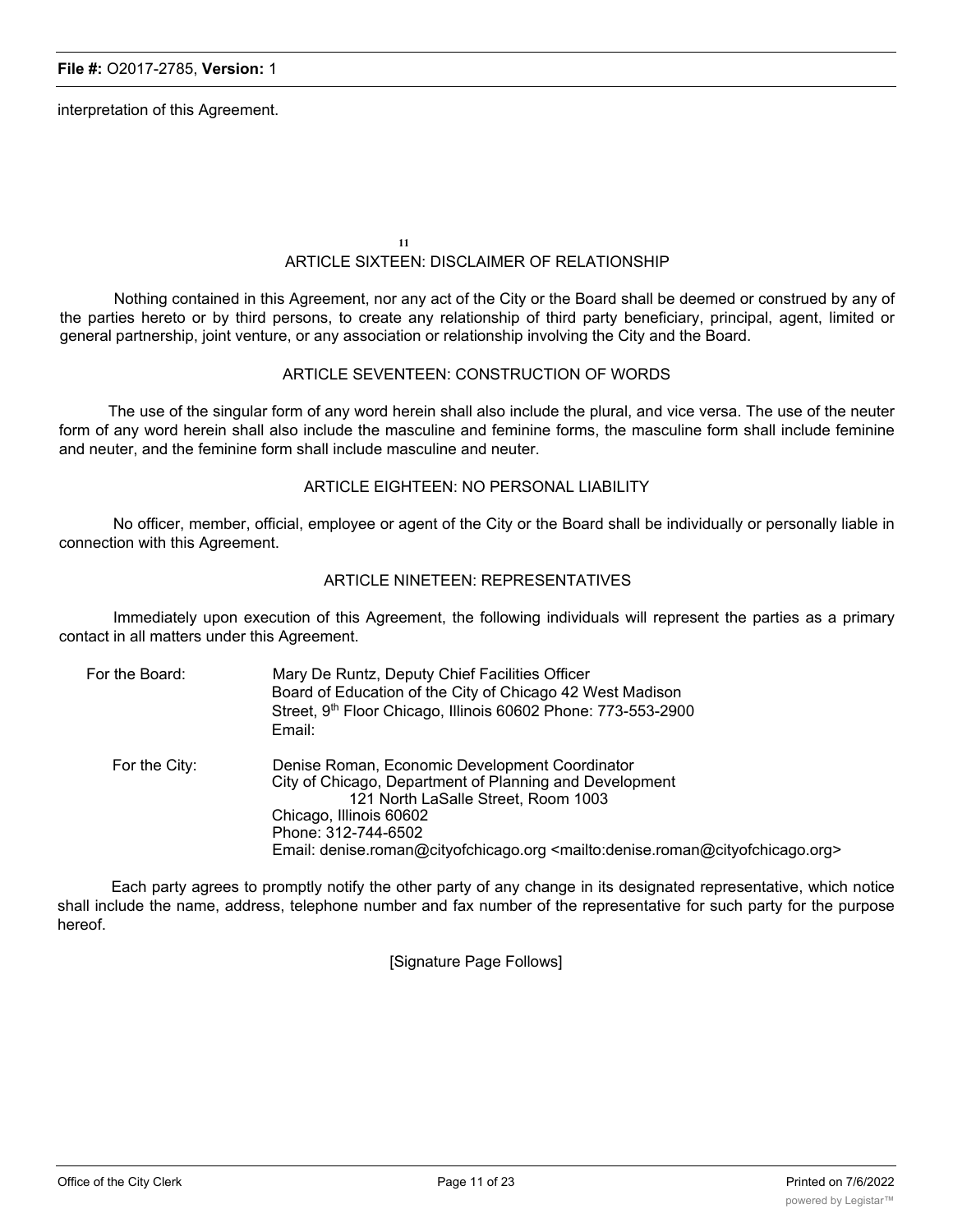**12** IN WITNESS WHEREOF, each of the parties has caused this Agreement to be executed and delivered as of the date first above written. City of Chicago, Illinois By: Commissioner Department of Planning and Development The Board of Education of the City of Chicago By: Frank M. Clark, President Attest: Estela G. Beltran, Secretary By: Forrest Claypool, Chief Executive Officer Board Report No. 01-0725-RS2 Approved as to legal form:

Ronald L. Marmer, General Counsel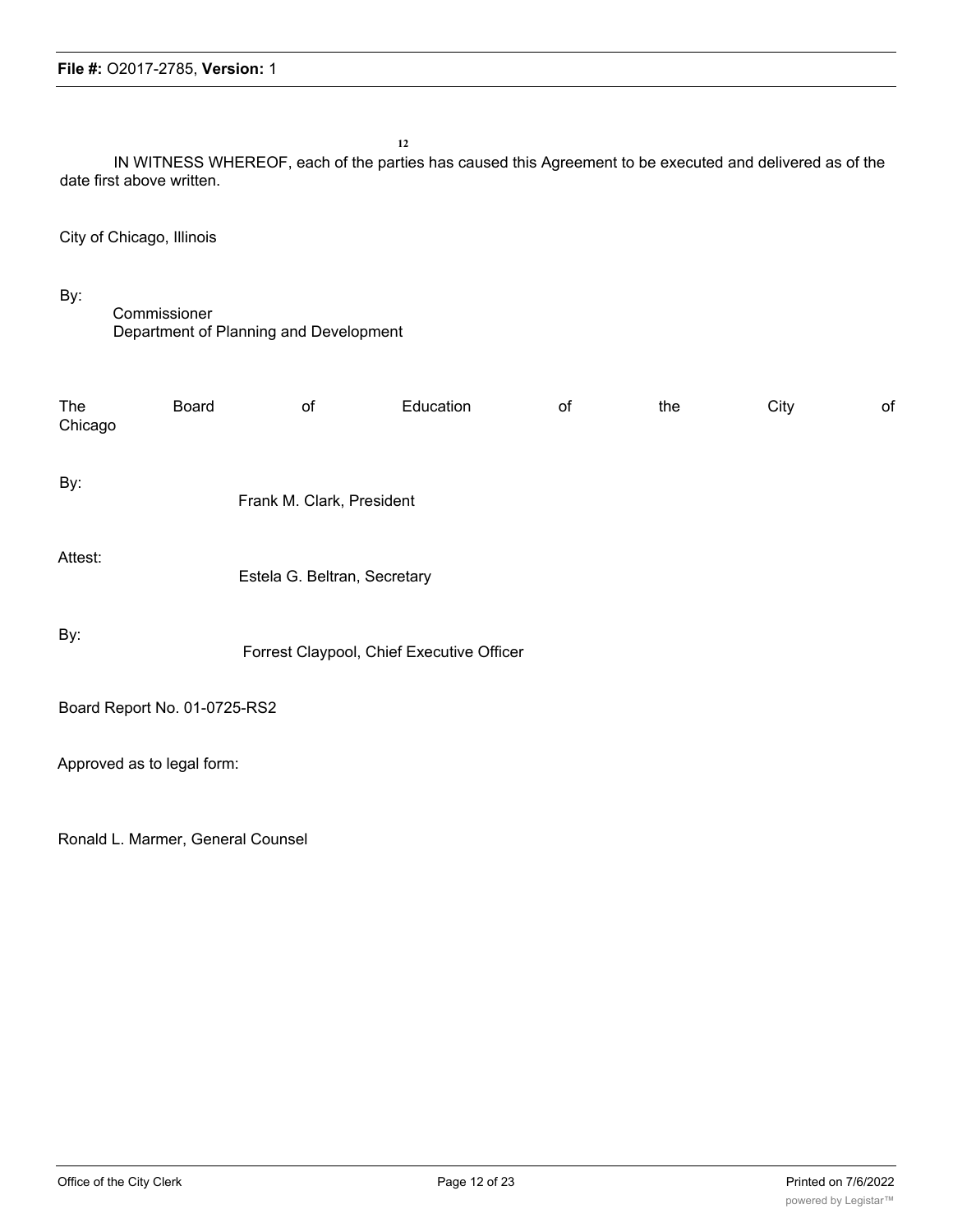#### 13 AGREEMENT EXHIBIT A THE SCHOOL, THE FACILITY AND THE PROJECT

South Loop Elementary School will be a 4-story, 120,192 square foot facility in the City's South Loop neighborhood. The replacement school will accommodate 1,200 students and will include typical classrooms, art rooms, music rooms, science rooms, computer labs, gymnasium with a stage, lunchroom, administration area and a roof top play area. The school will also have some onsite parking and at grade playground.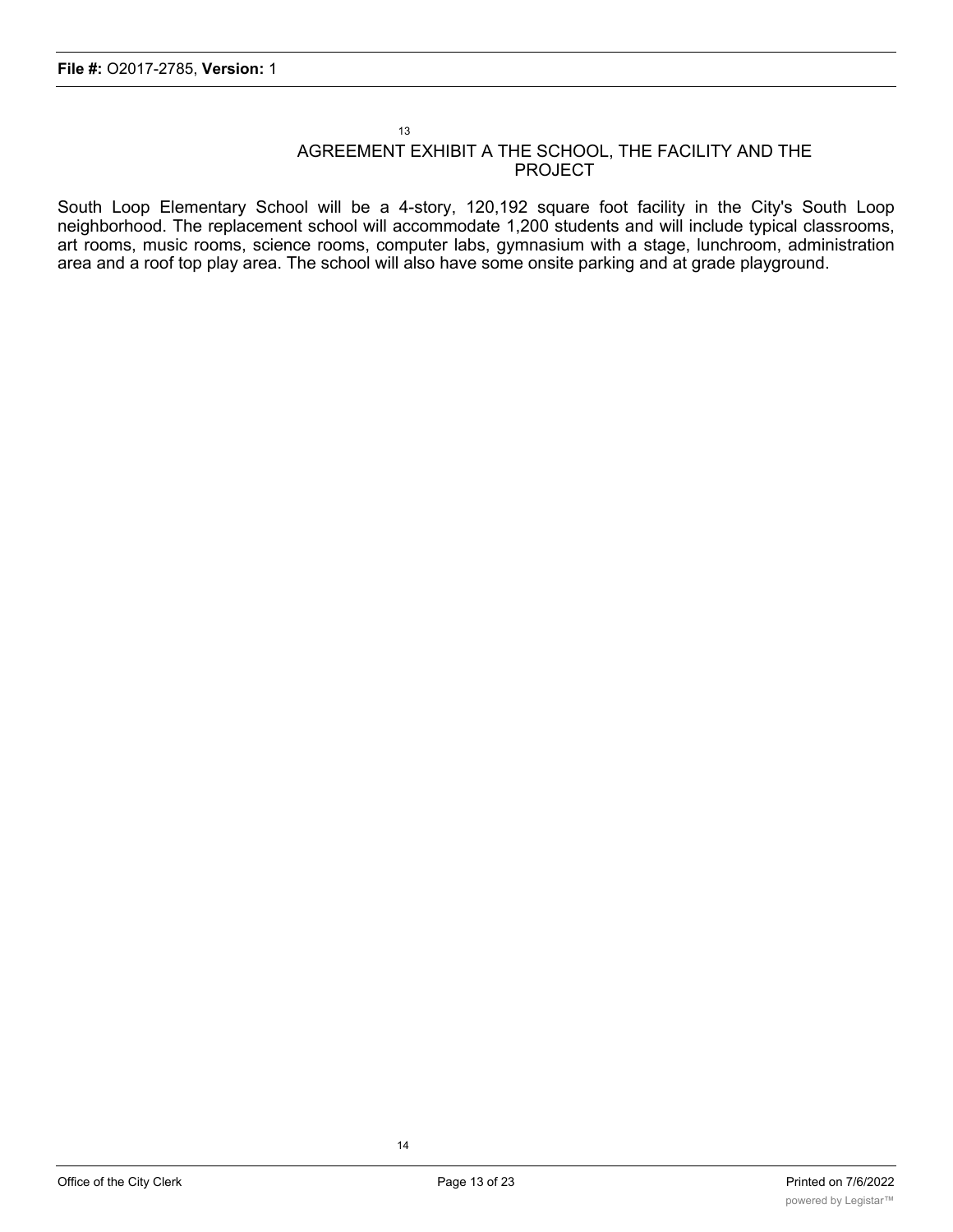AGREEMENT EXHIBITS B-D [intentionally omitted]

## AGREEMENT EXHIBIT E REQUISITION FORM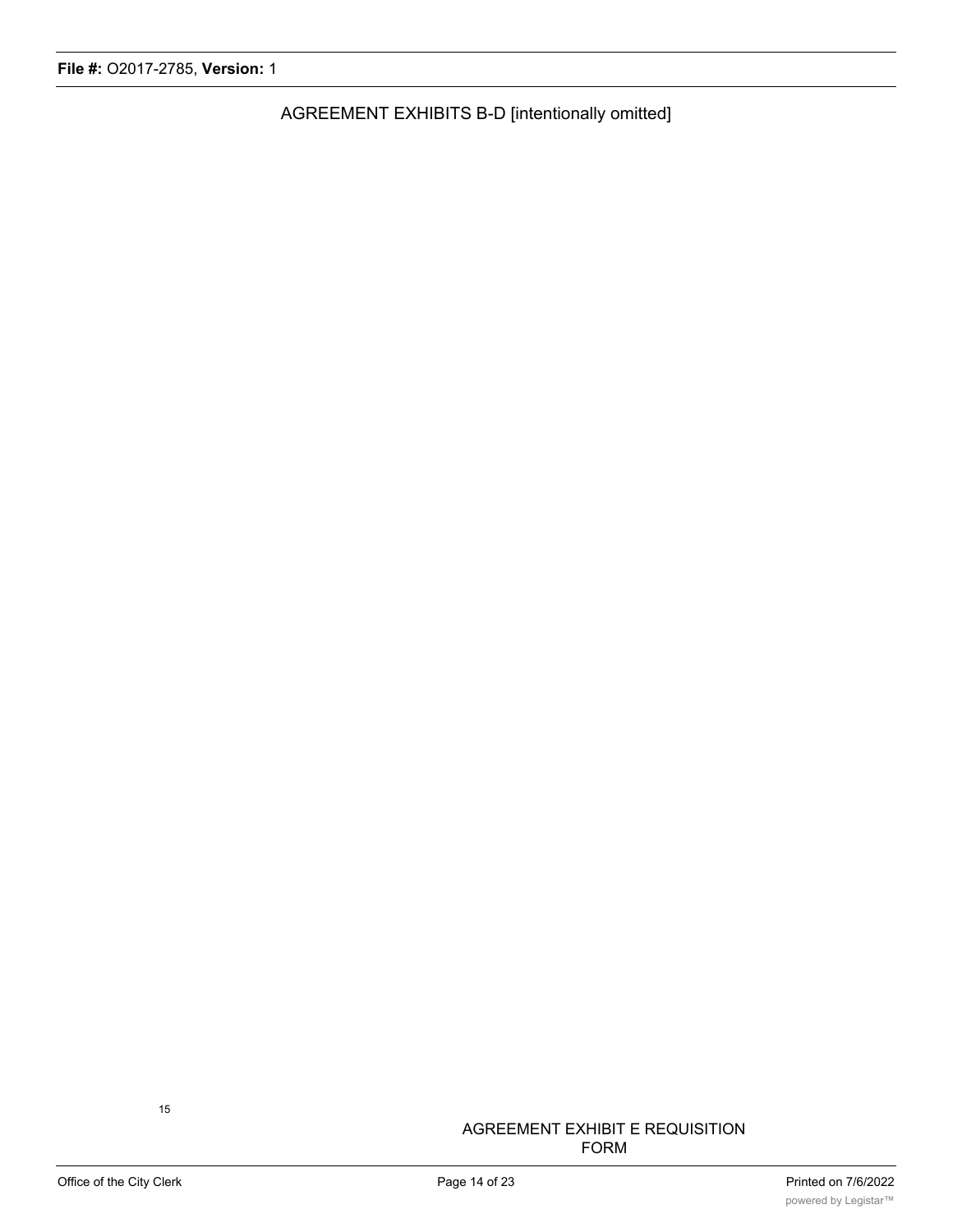## REQUISITION FORM

State of Illinois )

)SS

County of Cook )

The affiant,  $\blacksquare$  ,  $\blacksquare$  affiant,  $\blacksquare$  , and  $\blacksquare$  of the Board of Education of the City of Chicago, a body corporate and politic (the "Board"), hereby certifies to the City of Chicago (the "City") that with respect to that certain Intergovernmental Agreement between the Board and the City regarding the New South Loop Elementary School dated , 20 (the "Agreement"):

A. The following is a true and complete statement of all expenditures for the Project by the Board to date:

## TOTAL: \$

B. This paragraph B sets forth and is a true and complete statement of all costs of TIF-Funded Improvements for the Project paid for by the City to date:

\$

C. The Board requests disbursement for the following cost of TIF-Funded Improvements:

\$

- D. None of the costs referenced in paragraph C above has been previously reimbursed by the City.
- E. The Board hereby certifies to the City that, as of the date hereof:

1. Except as described in the attached certificate, the representations and warranties contained in the Agreement are true and correct and the Board is in compliance with all applicable covenants contained therein.

2. No Event of Default or condition or event that, with the giving of notice or passage of time or both, would constitute an Event of Default, exists or has occurred.

3. The Board is in compliance with all applicable federal, state and local laws, statutes, ordinances, rules, regulations, codes and executive orders, as well as all policies, programs and procedures of the Board, all as may be in effect from time to time, pertaining to or affecting the Project or the Board as related thereto.

16

F. Attached hereto are: (1) a cost itemization of the applicable portions of the budget attached as Exhibit G to the Agreement; and (2) evidence of the expenditures upon TIF-Funded Improvements for which the Board hereby seeks reimbursement.

All capitalized terms that are not defined herein have the meanings given such terms in the Agreement.

THE BOARD OF EDUCATION OF THE CITY OF CHICAGO, a body corporate and politic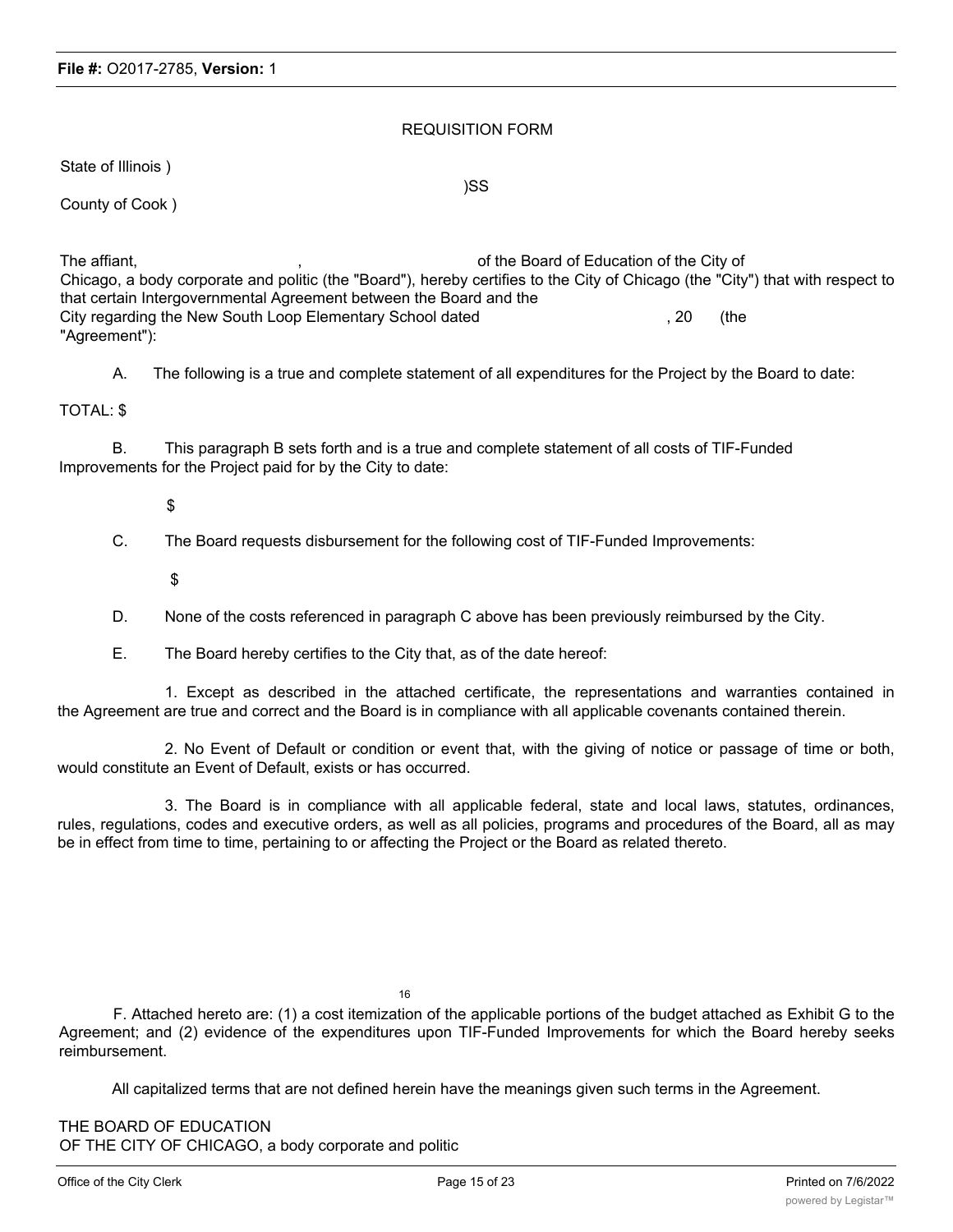By: the set of  $\mathbf{B}$ : Name: Title:

Subscribed and sworn before me this day of

My commission expires:

The City hereby approves payment of the amount listed in Item C above by from Escrow Account No. .

THE CITY OF CHICAGO

By: Name: Title:

Department of Planning and Development

17 AGREEMENT EXHIBIT F [intentionally omitted]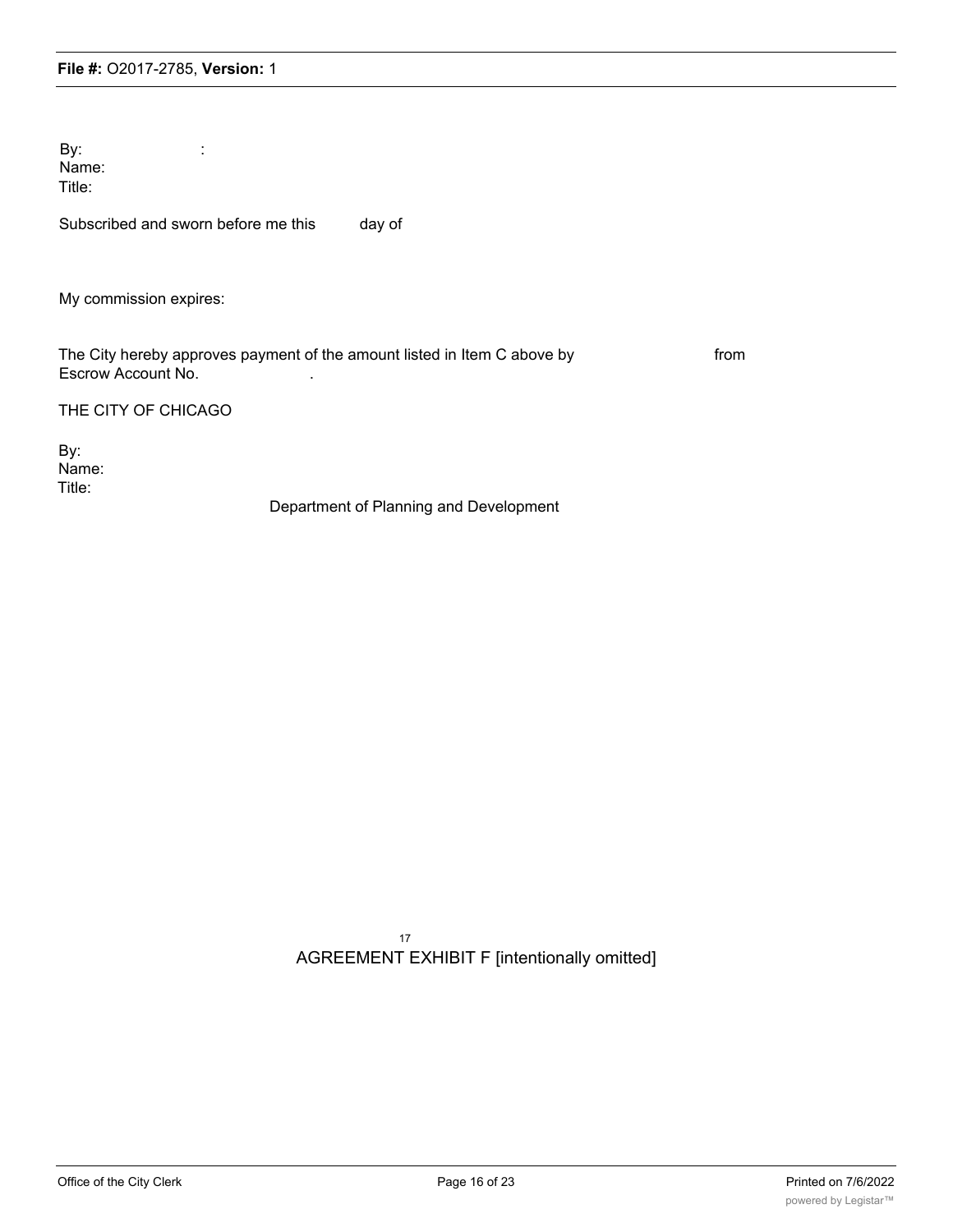18

## AGREEMENT EXHIBIT G PROJECT BUDGET

Task *s* Land Acquisition Planning and Site Control Design Construction Environ Remediation/Preparation PBC Administration PBC Project Management FF&E and CPS Costs Project Contingency Total

Project Estimate \$4,400,000 \$1,457,000 \$2,643,641 \$42,734,090

\$2,674,000 \$1,568,000 \$1,544,970 \$2,893,592 \$1,978,299 \$ 61,893,592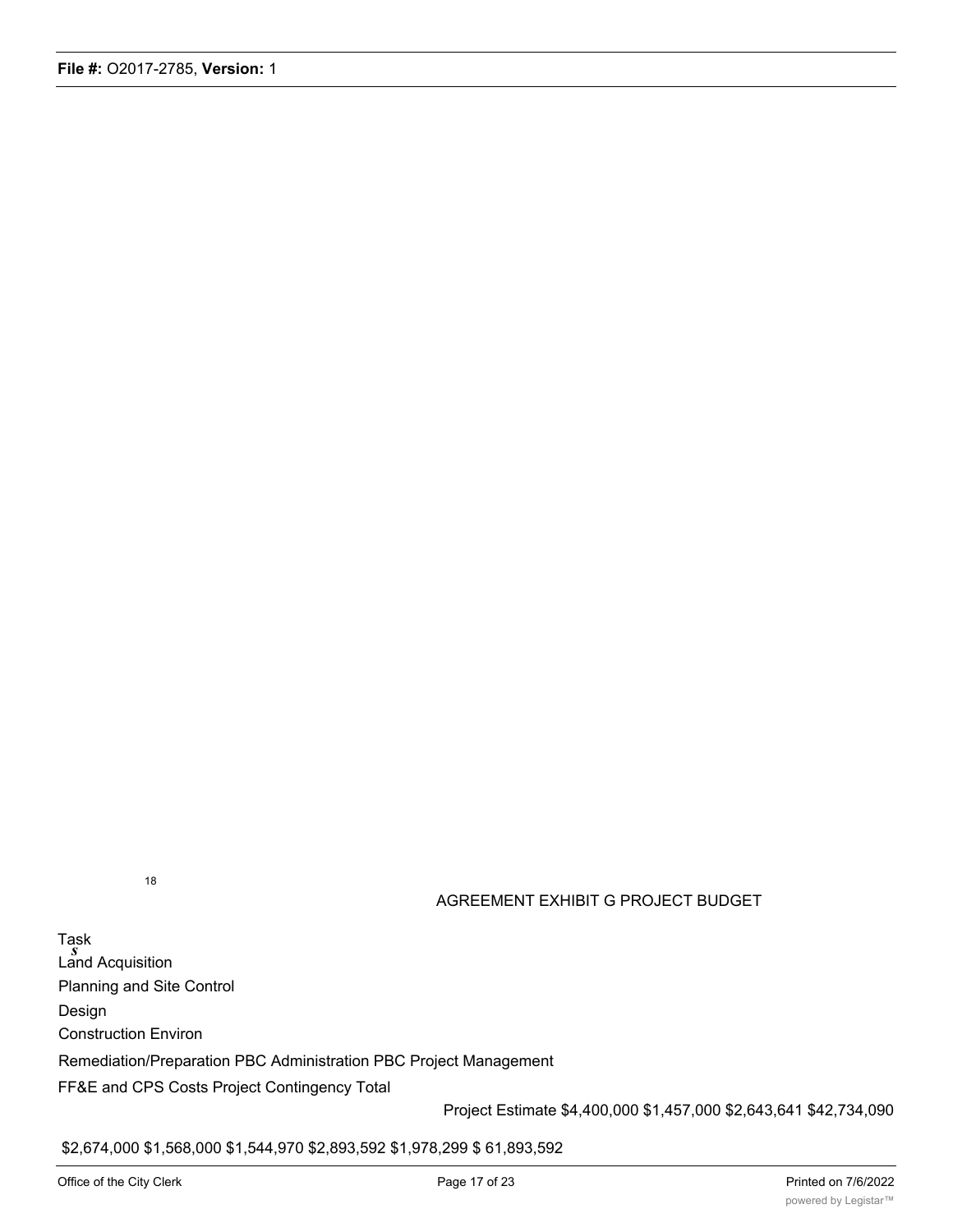19

#### AGREEMENT EXHIBIT H PROJECT TIF-FUNDED IMPROVEMENTS

| Task                                   | <b>Project Estimate</b> |
|----------------------------------------|-------------------------|
| Land Acquisition                       | \$4,400,000             |
| Planning and Site Control              | \$1,457,000             |
| Design                                 | \$2,643,641             |
| Construction                           | \$42,734,090            |
| <b>Environ Remediation/Preparation</b> | \$2,674,000             |
| <b>PBC Administration</b>              | \$1,568,000             |
| <b>PBC Project Management</b>          | \$1,544,970             |
| FF&E and CPS Costs                     | \$0                     |
| Design and Project Contingencies       | \$1,978,299             |
|                                        | Total                   |

 $~\sim$ \$ 59,000,000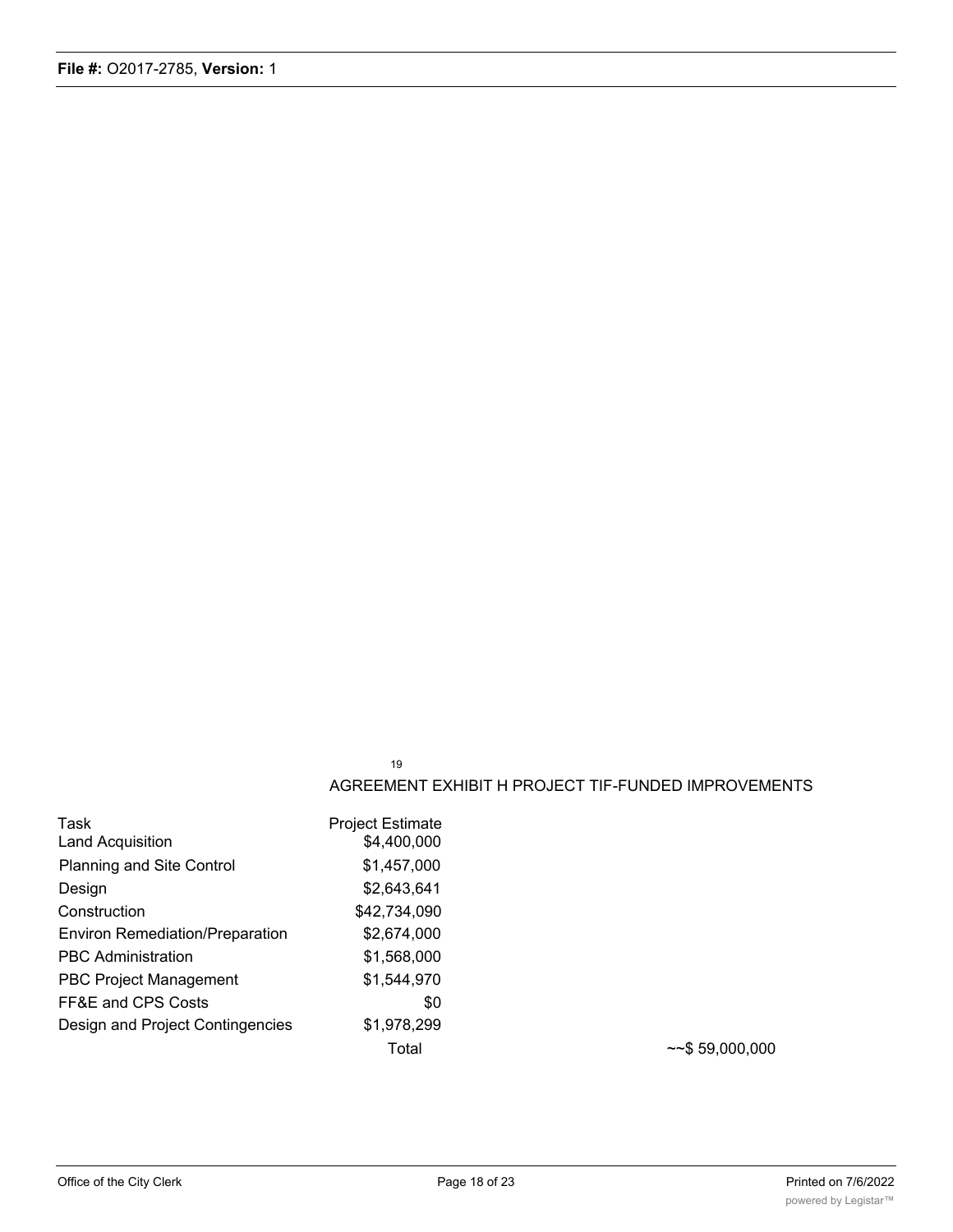20 AGREEMENT EXHIBIT I DEPOSIT SCHEDULE

[NOT ATTACHED FOR PURPOSES OF ORDINANCE]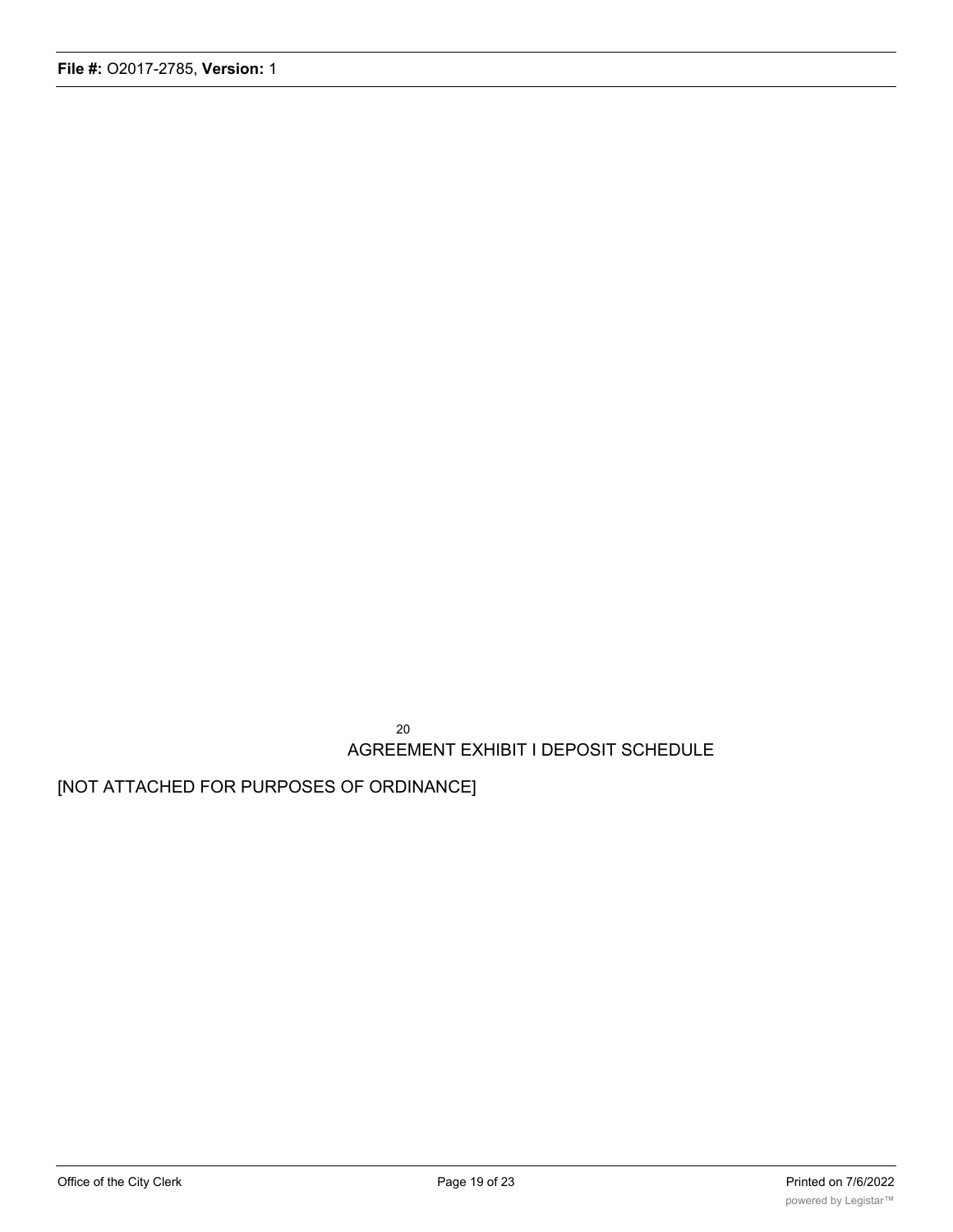21 AGREMEENT EXHIBIT J ESCROW AGREEMENT

[NOT ATTACHED FOR PURPOSES OF ORDINANCE]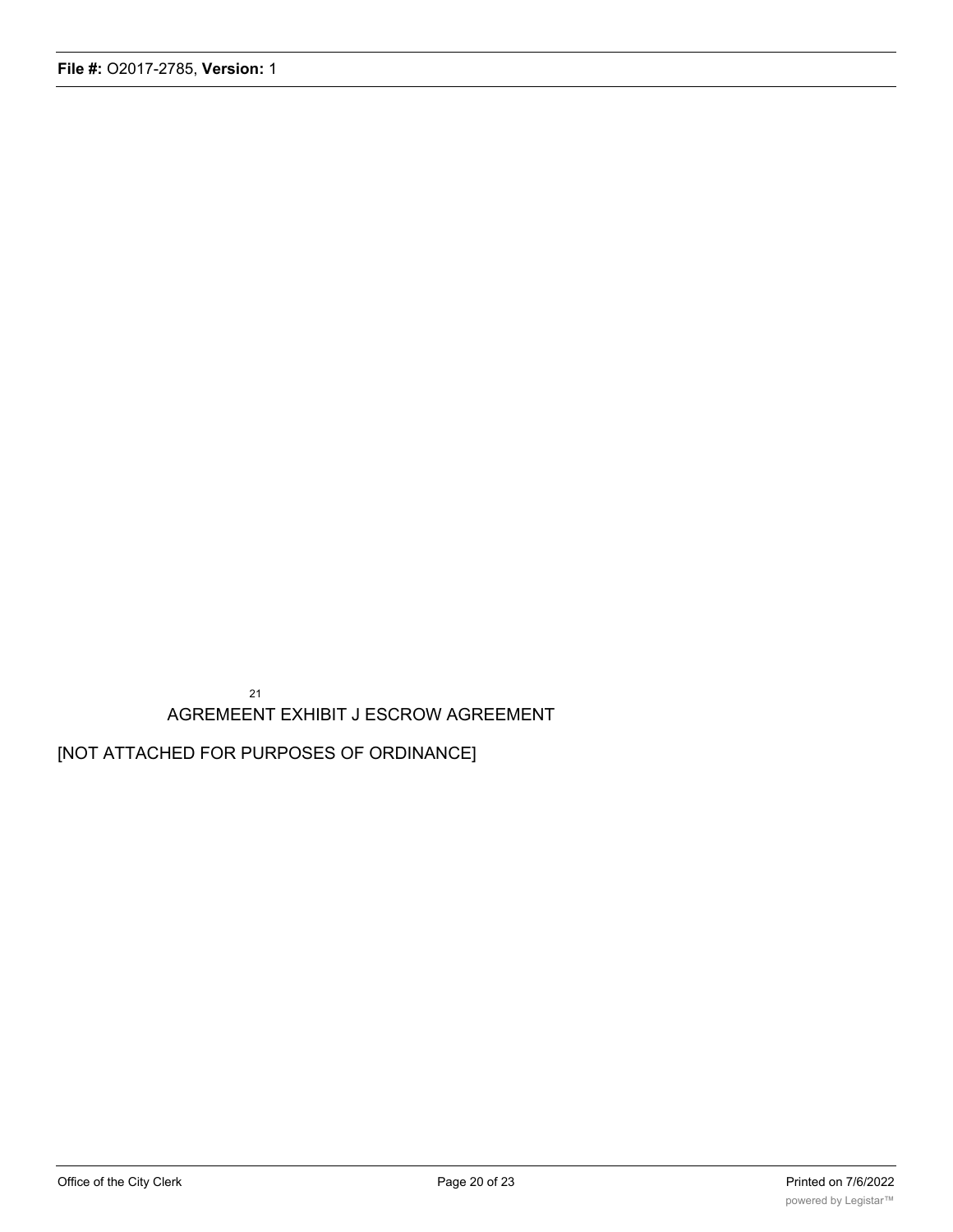22

## AGREEMENT EXHIBIT K DEPOSIT REQUEST

[Date]

Commissioner City of Chicago Department of Planning and Development 121 North LaSalle Street, Room 1000 Chicago, Illinois 60602 Attention:

Re: Intergovernmental Agreement between the Board of Education of the City of Chicago and the City of Chicago dated , 2017 regarding the New South Loop Elementary School (the " Agreement")

Dear Commissioner,

Pursuant to Article Three, Section 1(a) of the above-referenced Agreement, the Board of Education of the City of Chicago hereby requests that the City of Chicago deposit \$ into Escrow Account No. With by not later than as set forth in Exhibit I to the Agreement.

Respectfully,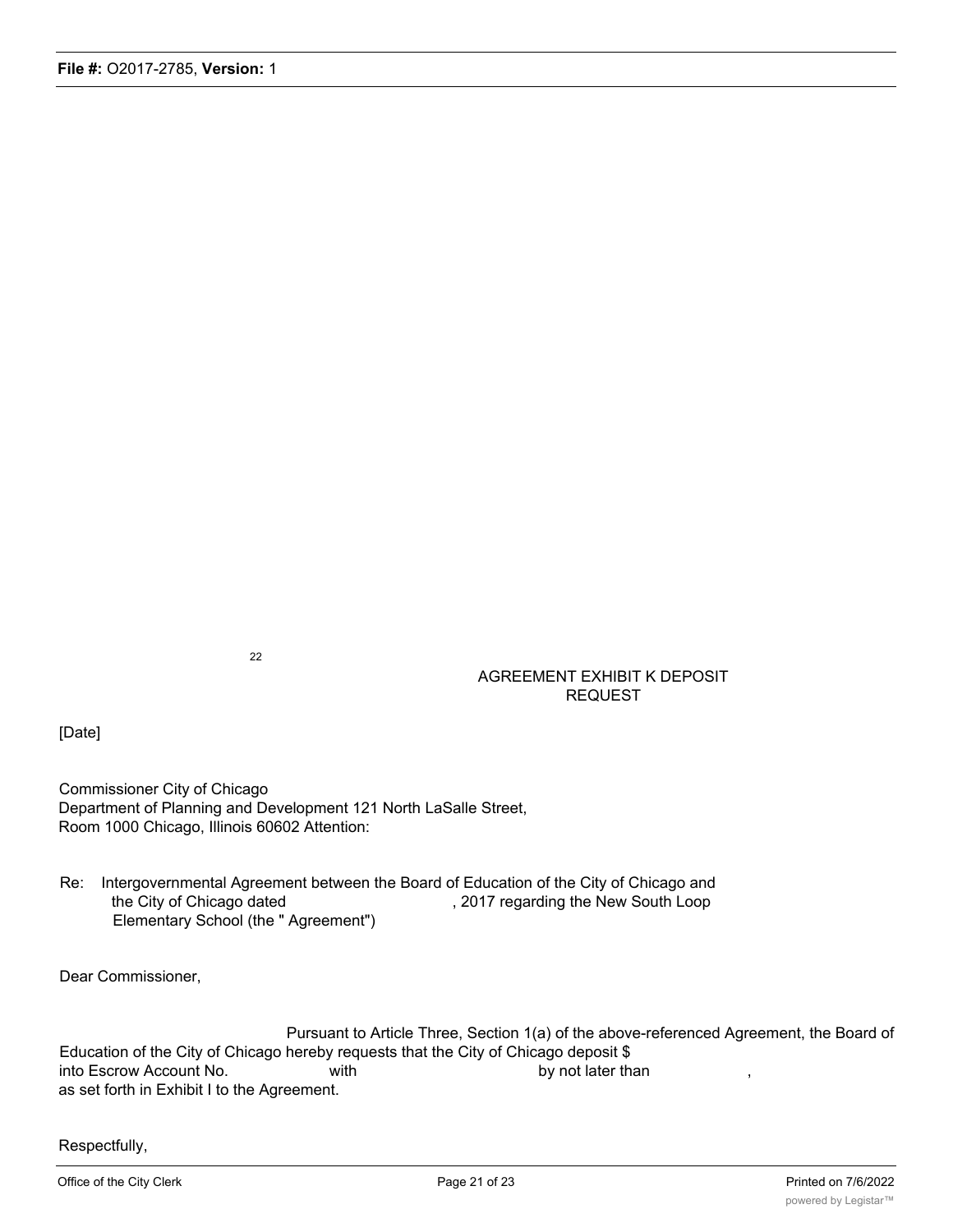The Board of Education of the City of Chicago

By: Name: Title:

> 23 OFFICE OF THE MAYOR CITY OF CHICAGO

RAHM EMANUEL MAYOR

March 29, 2017

# TO THE HONORABLE, THE CITY COUNCIL OF THE CITY OF CHICAGO

Ladies and Gentlemen:

At the request of the Commissioner of Planning and Development, I transmit herewith an ordinance authorizing the execution of an intergovernmental agreement for TIF assistance for the Board of Education.

Your favorable consideration of this ordinance will be appreciated.

Mayor